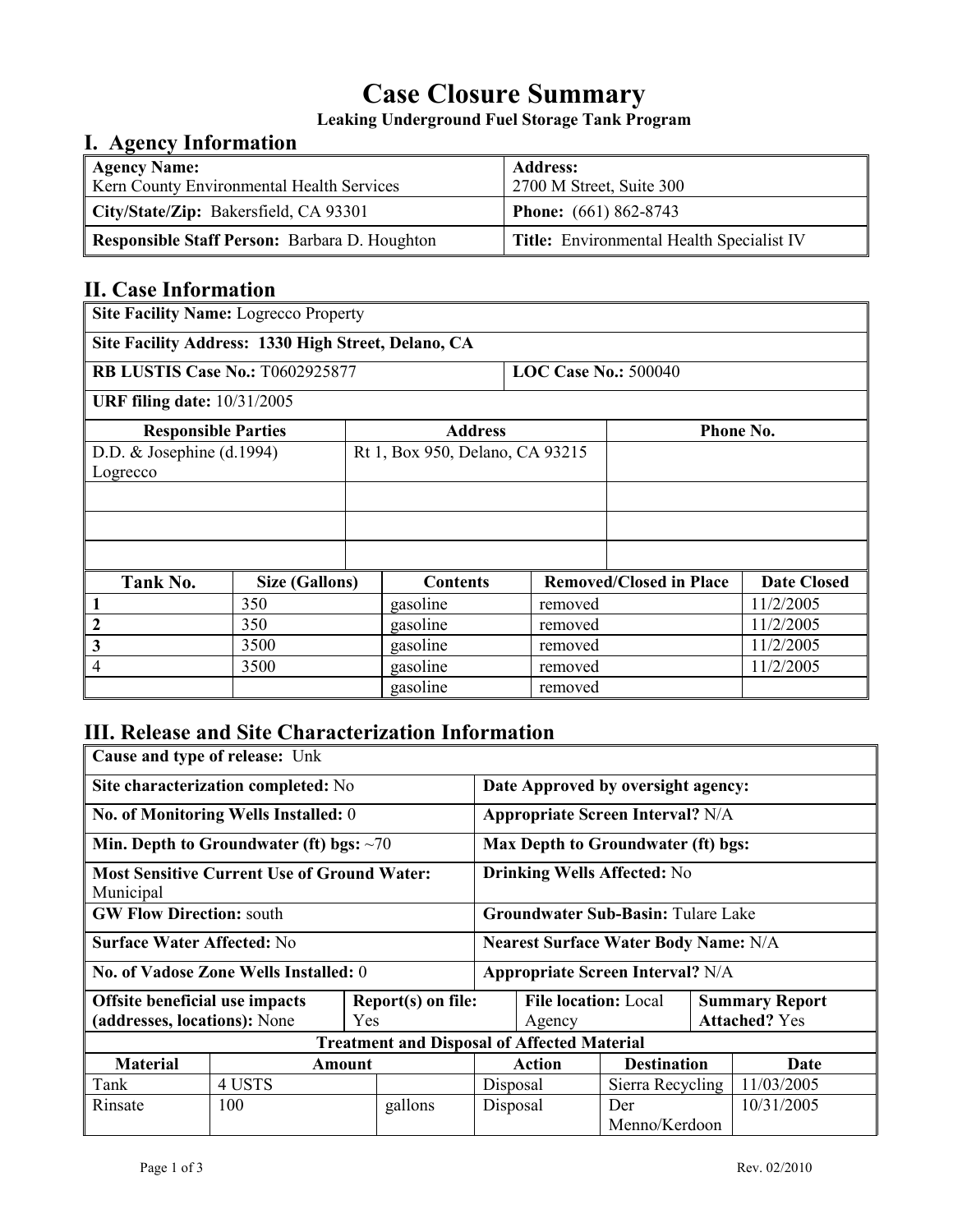| <b>Maximum Documented Contaminant Concentrations - Before and After Remedial Action</b> |               |       |               |       |                  |               |       |
|-----------------------------------------------------------------------------------------|---------------|-------|---------------|-------|------------------|---------------|-------|
|                                                                                         | Soil (mg/Kg)  |       |               |       | Groundwater µg/L |               |       |
| Contaminant                                                                             | <b>Before</b> | After | <b>Before</b> | After | Contaminant      | <b>Before</b> | After |
|                                                                                         | (See          |       |               |       |                  |               |       |
|                                                                                         | Summary)      |       |               |       |                  |               |       |
|                                                                                         |               |       |               |       |                  |               |       |
|                                                                                         |               |       |               |       |                  |               |       |
|                                                                                         |               |       |               |       |                  |               |       |
|                                                                                         |               |       |               |       |                  |               |       |
|                                                                                         |               |       |               |       |                  |               |       |
|                                                                                         |               |       |               |       |                  |               |       |

### **III. Release and Site Characterization Information (continued)**

#### **IV. Closure**

| Does completed corrective action protect existing beneficial uses per the Regional Board Basin Plan?  |                                                   |  |  |  |  |
|-------------------------------------------------------------------------------------------------------|---------------------------------------------------|--|--|--|--|
| N/A (if no provide explanation in Summary Report)                                                     |                                                   |  |  |  |  |
| Does completed corrective action protect potential beneficial uses per the Regional Board Basin Plan? |                                                   |  |  |  |  |
| N/A (if no provide explanation in Summary Report)                                                     |                                                   |  |  |  |  |
| Does corrective action protect public health for current land use? Yes (if no provide explanation in  |                                                   |  |  |  |  |
| Summary Report)                                                                                       |                                                   |  |  |  |  |
| List site management requirements: deed restrictions                                                  |                                                   |  |  |  |  |
| Should corrective action be reviewed if land use changes? Yes (if yes provide explanation in Summary  |                                                   |  |  |  |  |
| Report)                                                                                               |                                                   |  |  |  |  |
| <b>Number of Monitoring/Vadose Wells Destroyed:</b>                                                   | <b>Number of Monitoring/Vadose Zone Wells</b>     |  |  |  |  |
| All wells will be destroyed upon RWQCB                                                                | <b>Retained</b> (describe why in Summary Report): |  |  |  |  |

#### approval of closure

## **V. Local Agency Representative Data**

| Name: Barbara D. Houghton, PG, CHG, REHS | Title: Environmental Health Specialist IV |
|------------------------------------------|-------------------------------------------|
| Signature: Barbare & Longton             | <b>Date:</b> 05/10/2011                   |
|                                          |                                           |

## **VI. RWQCB Notification**

| Date Submitted to RWQCB: 05/10/2011          |                                     | <b>RWQCB Approval: Pending</b> |  |  |
|----------------------------------------------|-------------------------------------|--------------------------------|--|--|
| <b>RWQCB Representative: John D. Whiting</b> | <b>Title:</b> Engineering Geologist | Date Approved:                 |  |  |

#### **VII. Summary**

September 2005 – KCEHSD received notification by Kern County Roads Dept. concerning a hole next to the road that was caused by road work in front of the facility on High Street in Delano. The hole appeared to lead into a UST and a petroleum odor was noted. At Notice of Violation was issued to the City of Delano, who was believed to be the responsible party, to investigate the presence of the UST and determine if other USTs were present.

It was determined that the UST was on the property belonging to DD and Josephine Logrecco. A letter was sent c/o Elizabeth Blaine (daughter) to remove the unpermitted UST.